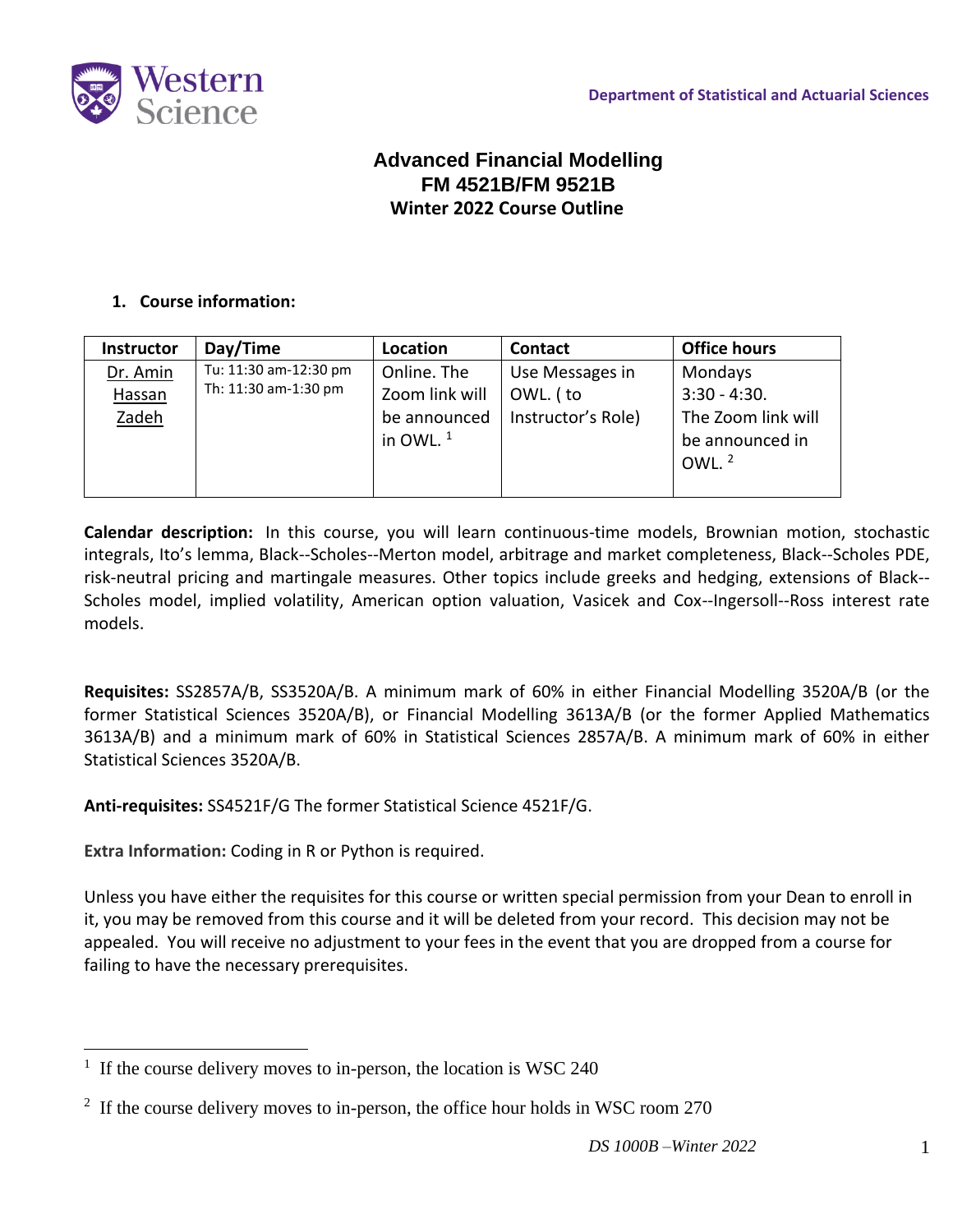**Course delivery and assessment with respect to the COVID-19 pandemic**

Although the intent is for this course to be delivered in-person to the extent possible, the changing COVID-19 landscape may necessitate some or all of the course to be delivered online, either synchronously (i.e., at the times indicated in the timetable) or asynchronously (e.g., posted on OWL for students to view at their convenience), as deemed most appropriate by the instructor. The grading scheme will not change. Any assessments affected will be conducted online as determined by the course instructor.

When deemed necessary, tests and examinations in this course will be conducted using a remote proctoring service. By taking this course, you are consenting to the use of this software and acknowledging that you will be required to provide personal information (including some biometric data) and that the session will be recorded. Completion of this course will require you to have a reliable internet connection and a device that meets the technical requirements for this service. More information about this remote proctoring service, including technical requirements, is available on Western's Remote Proctoring website at: https://remoteproctoring.uwo.ca.

# **2. Course Objectives and Schedule**

As a result of completing this course, students will be able to understand and apply the basics of continuous stochastic models in finance, including:

- Brownian motion and its applications in finance
- Ito's Lemma
- Black Scholes Merton model and Black Sholes extensions
- Stochastic Integrals
- American option valuations
- Modeling interest rate
- Risk neutral and martingale measures

# **3. Communication**

• To communicate with the instructor **always use OWL Messages (to Instructor's Role)**.

You can expect a response to a message to the instructor within **approximately 48 hours** during the work week (during busy times, it may take a little longer). *Note that messages will not be answered within the 24-hour period before exams or project deadlines*, nor can I guarantee responses over weekends/holidays.

**Students should check OWL [\(http://owl.uwo.ca\)](http://owl.uwo.ca/) on a regular basis** for news and updates. This is the primary method by which information will be disseminated to all students in the class. Students are responsible for checking OWL on a regular basis.

**The Forum tool is enabled on the OWL website.** Please use this Forum to post and respond to questions about course content (e.g., lecture, readings, etc). The Forum will be monitored on a regular basis and the instructor or TAs will interject with corrections or responses as necessary. As this is an open Forum, please be respectful of your peers, instructor(s), and TAs. Derogatory, discriminatory, or otherwise inappropriate language or topics will be removed and dealt with at the instructor's discretion.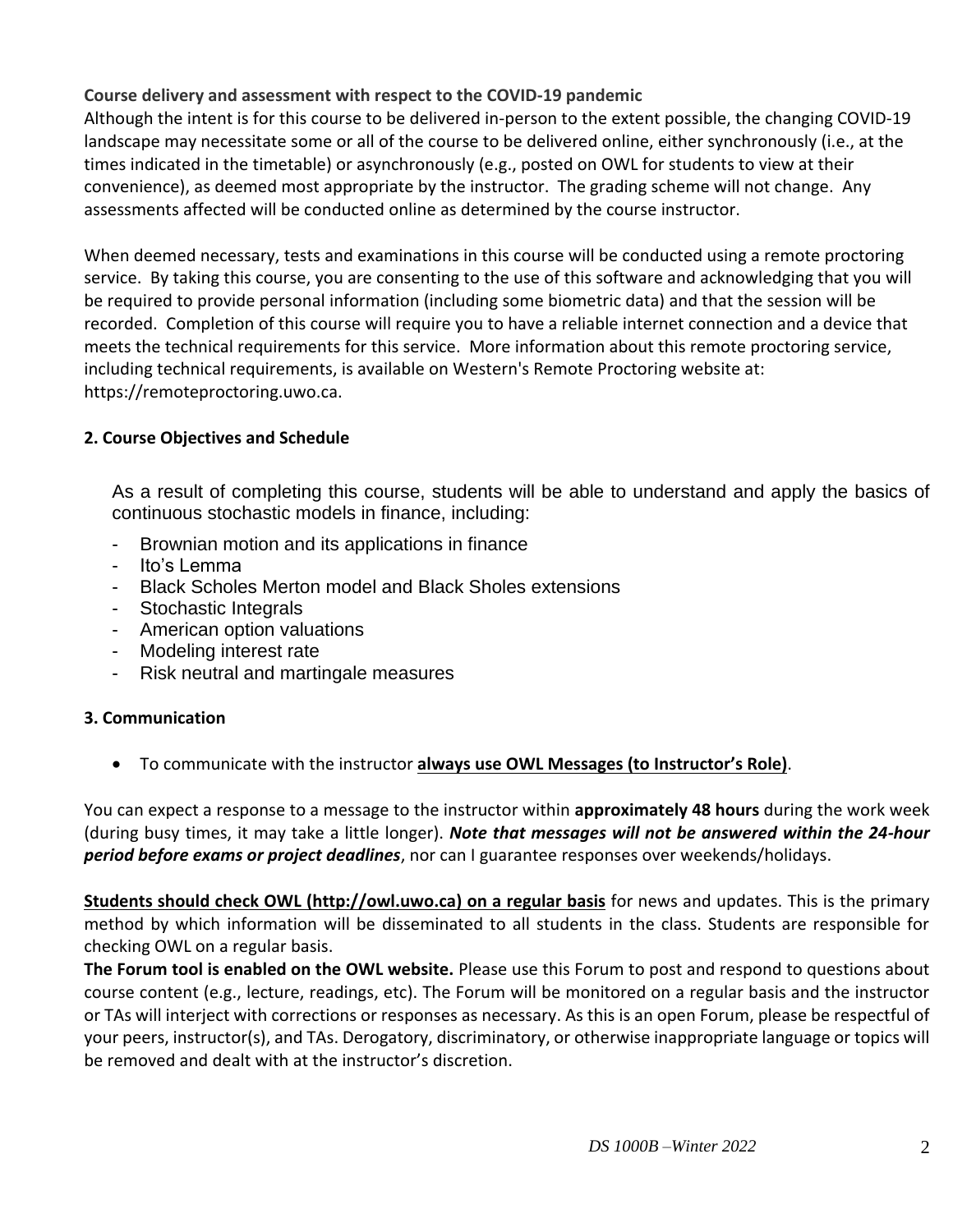If students need assistance with the course OWL site, they can seek support on the OWL Help page. Alternatively, they can contact the Western Technology Services Helpdesk. They can be contacted by phone at 519-661-3800 or ext. 83800.

### **5. Course Materials**

Text Books<sup>3</sup> 1- John Hull's (**10th ed**) Options, Futures, and Other Derivatives, Prentice Hall, New Jersey. **[H]** 2- Jaksa Cvitanic and Fernando Zapatero (2004). Introduction to the Economics and Mathematics of Financial Markets. MIT Press, Cambridge, Massachusetts. **[CZ]**

| Component                          | Weight | <b>Deadlines/Due dates</b>                                                     |
|------------------------------------|--------|--------------------------------------------------------------------------------|
| <b>Assignment 1</b>                | 5%     | Assig. 1 due Feb 04,                                                           |
| <b>Assignment 2</b>                | 5%     | Assig. 2 due Feb 28                                                            |
| <b>Assignment 3</b>                | 5%     | Assig. 3 due March 18                                                          |
| <b>Assignment 4</b>                | 5%     | Assig. 3 due April 08                                                          |
| <b>Midterm</b>                     | 30%    | <b>March 07 – 11.</b> to be scheduled by the<br>Registrar's Office.            |
| <b>Final exam (closed</b><br>book) | 55%    | During exam period (to be scheduled by<br>the Registrar's Office). Cumulative. |

#### **6. Methods of Evaluation**

- **Assignments will be available on the course OWL site. However, you will not submit your solutions to OWL. Instead, assignments must be submitted through Gradescope** [\(https://www.gradescope.com/\)](https://www.gradescope.com/) an on-line collaborative grading system. It is your responsibility to make sure that your assignment is successfully uploaded and legible. Submissions that cannot be read by the grader will receive a grade of zero.
- After receiving the grades from an assignment, **students will have seven days to submit any regrade requests on that assignment**. After this seven-day period, regrade requests will NOT be accepted. Regrade requests must be made using the Gradescope tool "Regrade Request".
- **Students must submit at least 2 out of the 4 assignments to write the final exam.**

 $3$  NOTE: Whilst the materials will be based on H and CZ, the instructor will supplement these with more mathematical materials based on his course/lecture notes. You are responsible for the lecture materials that you miss if you are unable to attend the class.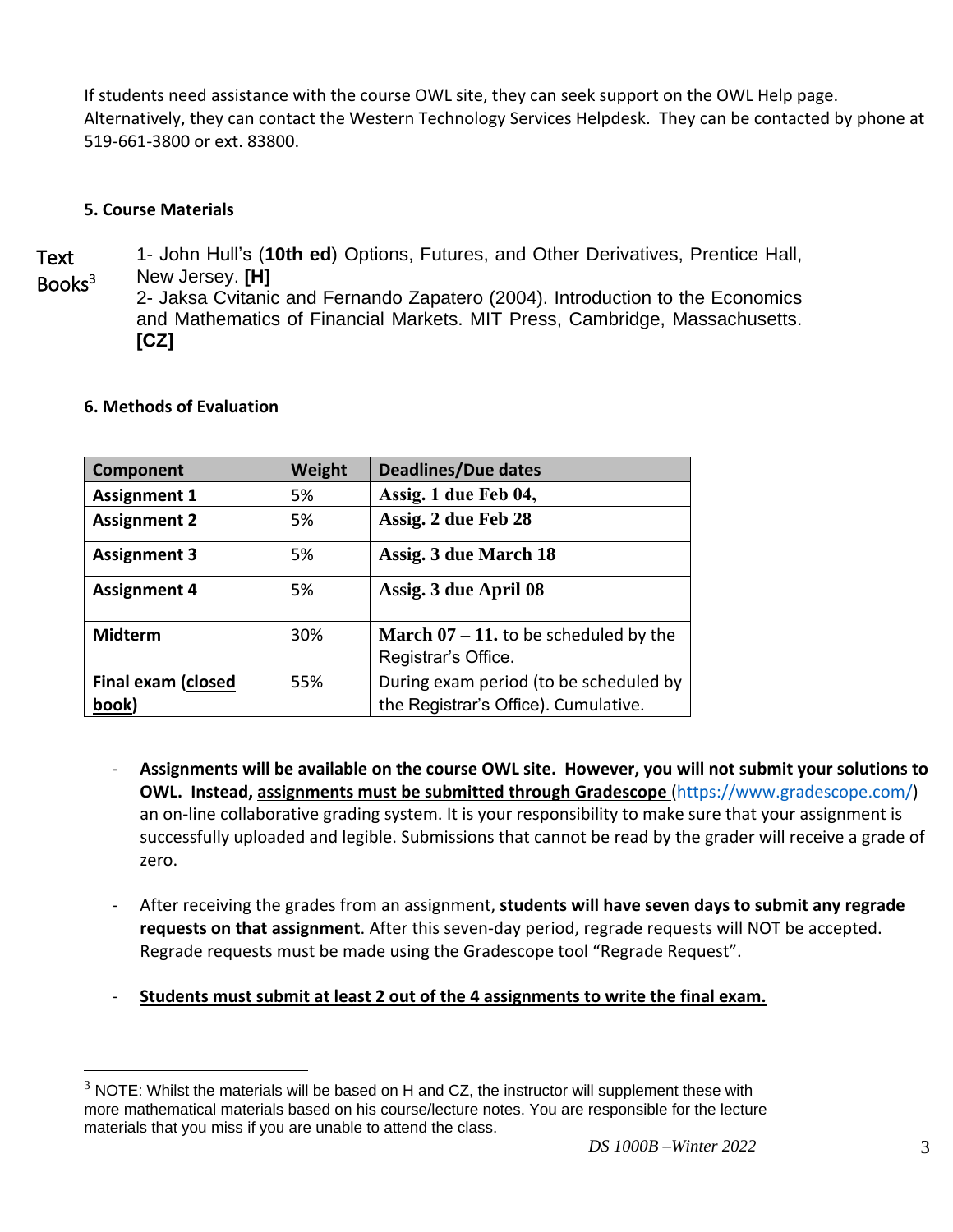- **Assignment submissions are due 11:55pm (Eastern Time) on the due date**. No credit will be given for submissions beyond this time unless a valid academic accommodation is obtained (see Section 7 for details on accommodation).
- Solutions to assignments **will not** be posted; however, TAs will provide comments on wrong answers using Gradescope, which will allow students to find out the correct solutions. In addition, students can ask the instructor and TAs for more details on solutions during office hours.

## **i) Midterm and final exams**

- There will be a **2-hour closed-book midterm exam to be scheduled by the Registrar's Office scheduling system**.
- There will be a **3-hour closed-book final exam and its time will be scheduled by the Registrar's Office**.

## **ii) Rounding of marks**

Across the Sciences Undergraduate Education programs, we strive to maintain high standards that reflect the effort that both students and faculty put into the teaching and learning experience during this course. All students will be treated equally and evaluated based only on their actual achievement. *Final grades* on this course, irrespective of the number of decimal places used in marking individual assignments and tests, will be calculated to one decimal place and rounded to the nearest integer, e.g., 74.4 becomes 74, and 74.5 becomes 75. Marks WILL NOT be bumped to the next grade or GPA, e.g. a 79 will NOT be bumped up to an 80, an 84 WILL NOT be bumped up to an 85, etc. The mark attained is the mark you achieved, and the mark assigned; requests for mark "bumping" will be denied.

## **7. Accommodation and accessibility**

- If you are unable to submit an assignment by the due date/time, you must seek approval for the absence as soon as possible and contact your instructor immediately. Approval can be granted either through a self-reporting of absence (SRA) or via the Dean's Office/Academic Counselling unit of your Home Faculty. Those **students obtaining such appropriate accommodation will have to submit their assignment via OWL messages within 48 hours of the end of the accommodation period**. Failure to submit a missed assignment within 48 hours of a valid academic accommodation period will result in a grade of 0%.
- If you miss the Midterm you must request accommodation from Academic Counseling in your Faculty's Dean's Office. Students who obtain appropriate accommodation will have the weight of the midterm redistributed to the final exam.
- If you miss the Final Exam you must request accommodation from Academic Counseling in your Faculty's Dean's Office and contact the instructor immediately.
- Students with disabilities work with Accessible Education (formerly SSD) which provides recommendations for accommodation based on medical documentation or psychological and cognitive testing. The Academic Accommodation for Students with Disabilities policy can be found at: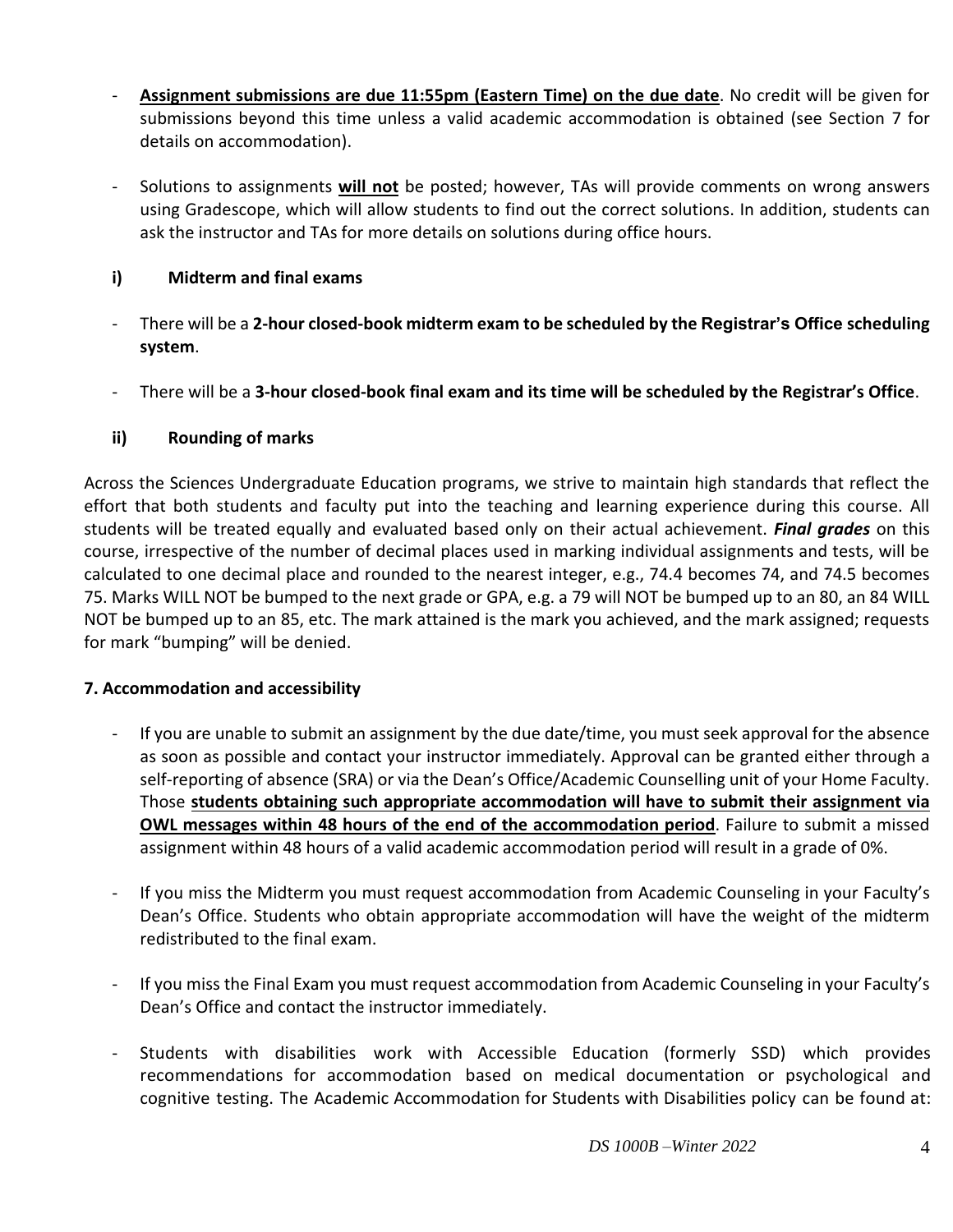[https://www.uwo.ca/univsec/pdf/academic\\_policies/appeals/Academic](https://www.uwo.ca/univsec/pdf/academic_policies/appeals/Academic%20Accommodation_disabilities.pdf)  [Accommodation\\_disabilities.pdf](https://www.uwo.ca/univsec/pdf/academic_policies/appeals/Academic%20Accommodation_disabilities.pdf)

Religious Accommodation: students should consult the University's list of recognized religious holidays, and should give reasonable notice in writing, prior to the holiday, to the Instructor and an Academic Counsellor if their course requirements will be affected by a religious observance. Additional information is given in the Western Multicultural Calendar: <https://multiculturalcalendar.com/ecal/index.php?s=c-univwo>

## **8. Academic Policies**

The website for Registrarial Services is http://www.registrar.uwo.ca.

In accordance with policy,

https://www.uwo.ca/univsec/pdf/policies\_procedures/section1/mapp113.pdf,

the centrally administered e-mail account provided to students will be considered the individual's official university e-mail address. It is the responsibility of the account holder to ensure that e-mail received from the University at his/her official university address is attended to in a timely manner.

If you are unable to meet a course requirement due to illness or other serious circumstances, you must seek approval for the absence as soon as possible. Approval can be granted either through a self-reporting of absence or via the Dean's Office/Academic Counselling unit of your Home Faculty. For further information, please consult the university's policy on academic consideration for student absences: [https://www.westerncalendar.uwo.ca/PolicyPages.cfm?PolicyCategoryID=1&command=showCategory&Select](https://www.westerncalendar.uwo.ca/PolicyPages.cfm?PolicyCategoryID=1&command=showCategory&SelectedCalendar=Live&ArchiveID=) [edCalendar=Live&ArchiveID=](https://www.westerncalendar.uwo.ca/PolicyPages.cfm?PolicyCategoryID=1&command=showCategory&SelectedCalendar=Live&ArchiveID=)

Participants in this course are not permitted to record lectures and/or labs, except where recording is an approved accommodation, and the participant has the prior written permission of the instructor.

Scholastic offences are taken seriously and students are directed to read the appropriate policy, specifically, the definition of what constitutes a Scholastic Offence, at the following Web site: [http://www.uwo.ca/univsec/pdf/academic\\_policies/appeals/scholastic\\_discipline\\_undergrad.pdf.](http://www.uwo.ca/univsec/pdf/academic_policies/appeals/scholastic_discipline_undergrad.pdf)

## **Professionalism & Privacy**

 $\boxtimes$  Western students are expected to follow the Student Code of Conduct [\(https://www.uwo.ca/univsec/pdf/board/code.pdf\)](https://www.uwo.ca/univsec/pdf/board/code.pdf). Additionally, the following expectations and professional conduct apply to this course:



 $\boxtimes$  All course materials created by the instructor(s) are copyrighted and cannot be sold/shared

 $\boxtimes$  Recordings are not permitted (audio or video) without explicit permission

 $\boxtimes$  Permitted recordings are not to be distributed